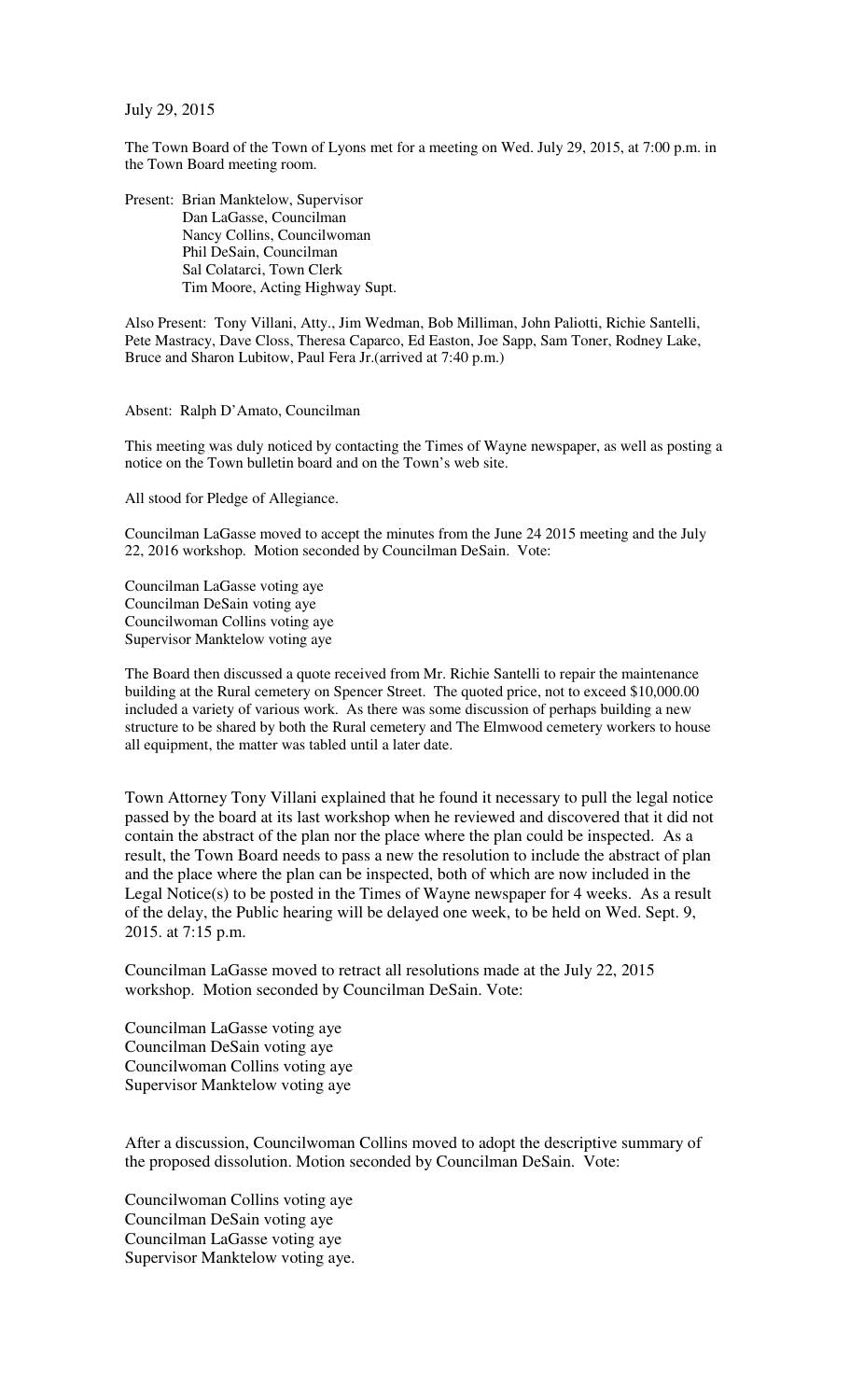Councilman DeSain then moved to schedule the Public Hearing to dissolve the current Fire protection District for Wed. Sept. 9, 2015 at 7:15 p.m. in the Town Hall Board Room. Motion seconded by Councilman LaGasse; Vote:

Councilman DeSain voting aye Councilman LaGasse voting aye Councilwoman Collins voting aye Supervisor Manktelow voting aye

Councilman LaGasse then moved to endorse the present Fire protection Dissolution plan. Motion seconded by Councilman DeSain. Vote:

Councilman LaGasse voting aye Councilman DeSain voting aye Councilwoman Collins voting aye Supervisor Manktelow voting aye

Councilman LaGasse then moved to sign on to the same resolution passed by the Lyons Village Board to create the Joint Fire District and appoint the submitted names of the 5 Fire Commissioners and the District's Treasurer. Motion seconded by Councilman DeSain. Vote:

Councilman LaGasse voting aye Councilman DeSain voting aye Councilwoman Collins voting aye Supervisor Manktelow voting aye

Department reports were then heard. Assessor Tina McQuillen, in her written report stated that she has begun work on the valuation for the 2016 reassessment project for the Town. She has reviewed 21 building permits, and made adjustments to assessment values according.

Acting Highway Supt., stated that roads are all re-broomed for striping, sanders are back together, continue to mow roadsides and the canal bank for the village. Also, the Town is trimming trees in the village for paving projects. Mr. Moore is still waiting for a price on a 1 ton truck. Milling work with the Village and neighboring Towns will begin next week.

Councilman LaGasse moved to approve payment of General Fund vouchers # 273 through # 315 totaling \$ 53,727.10 And Highway Fund vouchers #113 through # 138 totaling \$20,656.90 Motion seconded by Councilwoman Collins. Vote:

Councilman LaGasse voting aye Councilwoman Collins voting aye Councilman DeSain voting aye Supervisor Manktelow voting aye

Supervisor Manktelow mentioned that he received correspondence from the County Board of Elections that effective immediately; the Lyons Community Center on Manhattan Street will be the new polling place for all districts in Lyons. The VFW on Route 14 will no longer be the polling location.

Supervisor Manktelow also acknowledged that the Town had received a note from the Lyons Peppermint days Committee thanking the Town for it's donation to the festival.

After a discussion, Councilwoman Collins moved to allow the Town Supervisor to sign an intermunicipal agreement with the County water and Sewer Authority. Motion seconded by Councilman LaGasse. Vote:

Councilwoman Collins voting aye Councilman LaGasse voting aye Councilman DeSain voting aye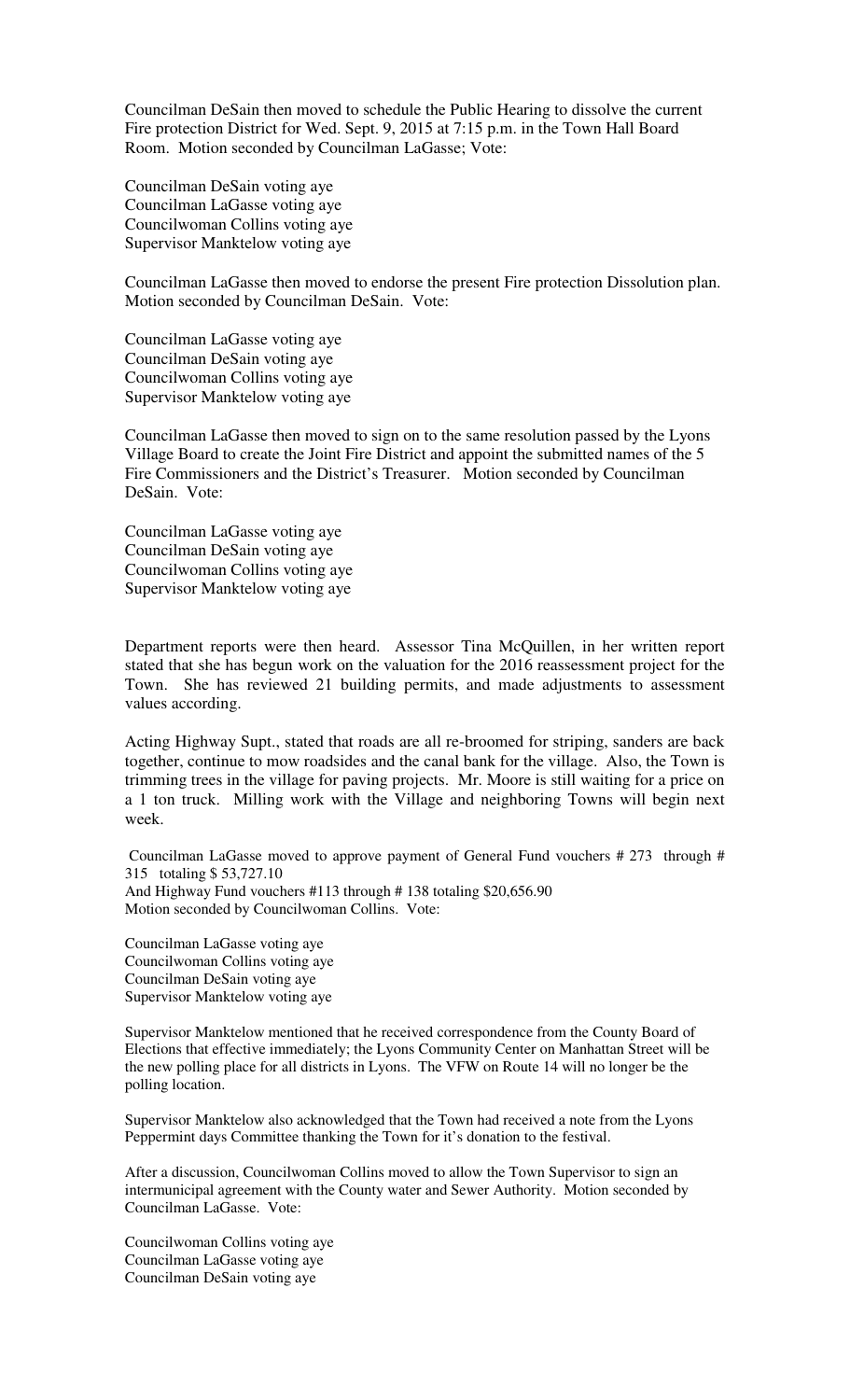Supervisor Manktelow voting aye

Supervisor Manktelow explained that three individuals from the State Comptrollers Office spent the day at the Town Hall reviewing both Town and Village budgets to determine what tax levy amount would be available to the Town once the Village is dissolved in 2016. Currently, the Town has about a \$900,000.00 available. With Village dissolution, the Town will be able to add \$663,000.00 to that levy for a total of around 1.5 million dollars.

Theresa Caparco then addressed the Board concerning her earlier request to remove about 20 or so headstones that are located in various locations in the Town, and place those stones in the Rural cemetery as she believes this is where most of those people are buried, being moved back in the 1800's from the cemetery that was once at the site of the Presbyterian Church on Broad Street. Town Attorney Villani explained to her that it is not the Town's responsibility to remove and place the head stones at the cemetery and any statue of limitations has expired. It was suggested that perhaps she should contact the church to see if it can provide some form of assistance to have the stones removed, though there is still the question of where to place the headstones as it is not known where all the family members are buried.

At 8:30 p.m., Councilman DeSain moved to go into executive session to discuss an employment situation asking Ambulance Administrator Paul Fera to remain. Motion seconded by Councilwoman Collins. Vote:

Councilman DeSain voting aye Councilwoman Collins voting aye Councilman LaGasse voting aye Supervisor Manktelow voting aye

At 9;30 p.m., Councilman LaGasse moved to come out of executive session. Motion seconded by Councilman DeSain. Vote:

Councilman Lagasse voting aye Councilman DeSain voting aye Councilwoman Collins voting aye Supervisor Manktelow voting aye

Councilman DeSain then moved to hire Mr. Tom Sawtelle to work for the Town as the temporary Code Enforcement Officer on a per diem basis until a full time CEO is hired. It's expected of mr. Sawtelle to spend 4 hours per week in the office to answer questions and phone calls. Motion seconded by Councilman LaGasse. Vote:

Councilman DeSain voting aye Councilman LaGasse voting aye Councilwoman Collins voting aye Supervisor Manktelow voting aye

As there was no further business, the meeting was adjourned 9:40 p.m.

Sal J. Colatarci Lyons Town Clerk

Resolutions passed at tonight's meeting concerning the Fire Protection District and the Joint Fire District are as follows:

In the Matter

 of the DESCRIPTIVE SUMMARY OF PROPOSED

DISSOLUTION Establishment of the LYONS FIRE DISTRICT, in the Town of Lyons and the Village of Lyons, County of Wayne, State of New York. \_\_\_\_\_\_\_\_\_\_\_\_\_\_\_\_\_\_\_\_\_\_\_\_\_\_\_\_\_\_\_\_\_\_\_\_\_\_\_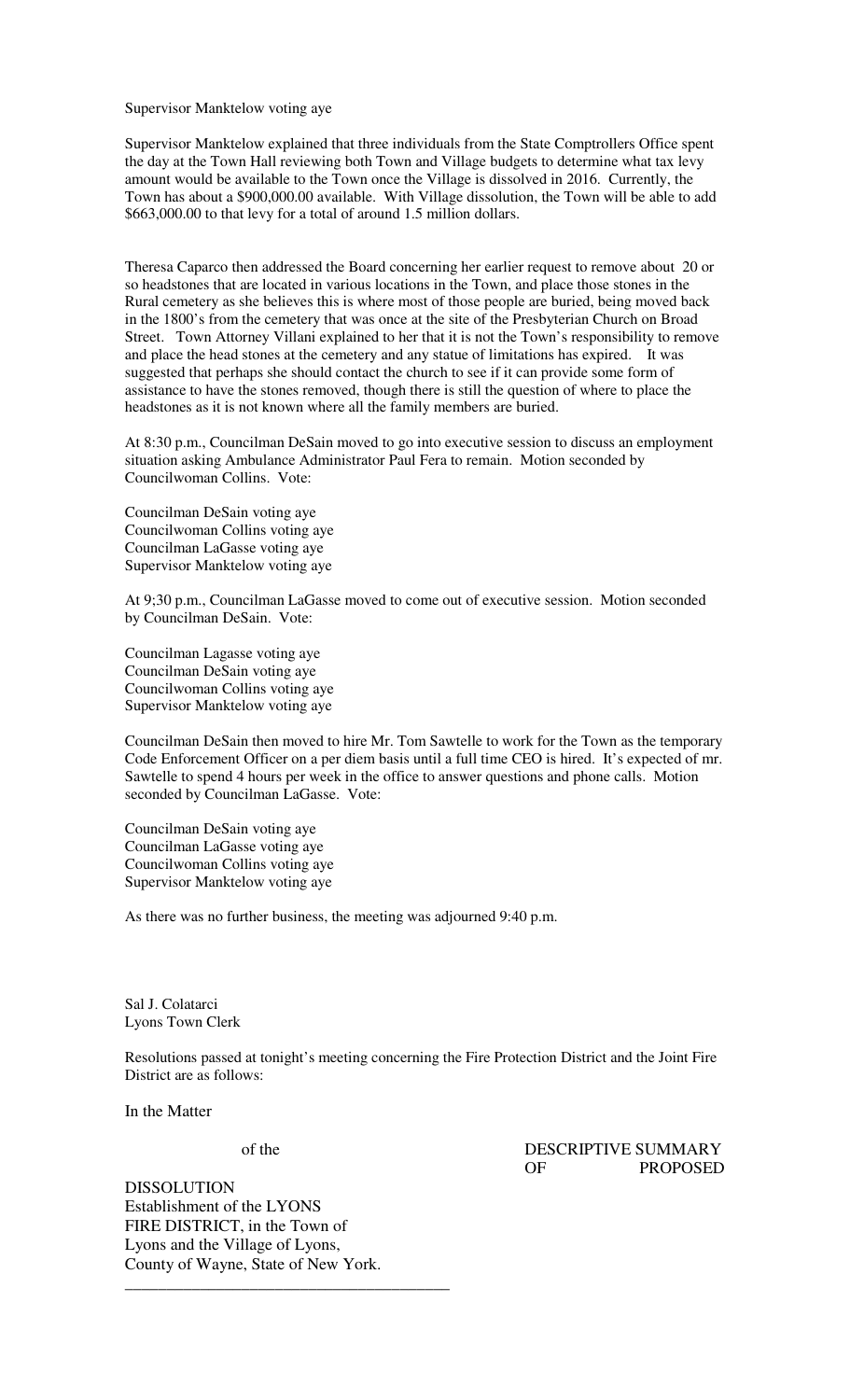**PLEASE TAKE NOTICE THAT** the Town Board of the Town of Lyons endorsed a Proposed Dissolution Plan for the dissolution of the Lyons Fire Protection District. The descriptive summary of the plan is as follows:

The Town of Lyons proposes to dissolve the Lyons Fire Protection District, which has boundaries including all of the Town of Lyons outside the Village of Lyons. It is a fire protection district originally formed under section 170 of the Town Law. The Town Board estimates the cost of dissolution to be no more than \$5,000.00, which is the cost to hold a public hearing and for legal fees related to the dissolution. The fire protection district does not have any assets or liabilities to value and it does not have any employees to transfer to any other entity, and there are no terms or agreements needed or in place to carry out the dissolution. The dissolution is contingent on the establishment of the Lyons Fire District, a joint fire district being created with the village of Lyons and certain conditions prerequisite contained in the joint resolution. There are no local laws, ordinances, rules or regulations of the Lyons Fire Protection District which remain in effect after dissolution. The residents of the existing fire protection district will continue to receive fire protection from the Lyons Fire District following the dissolution of the fire protection district. The Town Board of Lyons will hold a public hearing on the proposed dissolution plan on September 9, 2015 at 7:15 pm., at the Lyons Town Hall, located at 43 Phelps Street, Lyons. The town proposes that the dissolution will be on or about January 1, 2016.

## **BY ORDER OF THE TOWN BOARD OF THE TOWN OF LYONS**

Dated: July 29, 2015 Sal Colatarci, Lyons Town Clerk

PRESENT: Town of Lyons: Brian Manktelow, Town Supervisor Dan LaGasse, Councilman Nancy Collins, Councilwoman

Phil DeSain, Councilman

In the Matter

\_\_\_\_\_\_\_\_\_\_\_\_\_\_\_\_\_\_\_\_\_\_\_\_\_\_\_\_\_\_\_\_\_\_\_\_\_\_\_

\_\_\_\_\_\_\_\_\_\_\_\_\_\_\_\_\_\_\_\_\_\_\_\_\_\_\_\_\_\_\_\_\_\_\_\_\_\_\_

ORDER

Establishment of the LYONS FIRE DISTRICT, in the Town of Lyons and the Village of Lyons, County of Wayne, State of New York. RESOLUTION AND

 of the CALLING FOR PUBLIC HEARING

 WHEREAS, the Town Board of the Town of Lyons duly convened this date for the purpose of considering the dissolution of the Lyons Fire Protection District in order to enable the formation of a joint fire district, the objects and purposes of which is to consolidate the fire protection and rescue services within the area of the joint fire district, which is to be called the Lyons Fire District, pursuant to the provisions of section 189-a of the Town Law and section 22-2210 of the Village Law; and

WHEREAS, such joint fire district would include all parcels of land within the Town of Lyons, including all parcels of land currently within the incorporated limits of the Village of Lyons, which shall be dissolved effective as of January 1, 2016 at which time all such parcels of land shall become part of the Town of Lyons.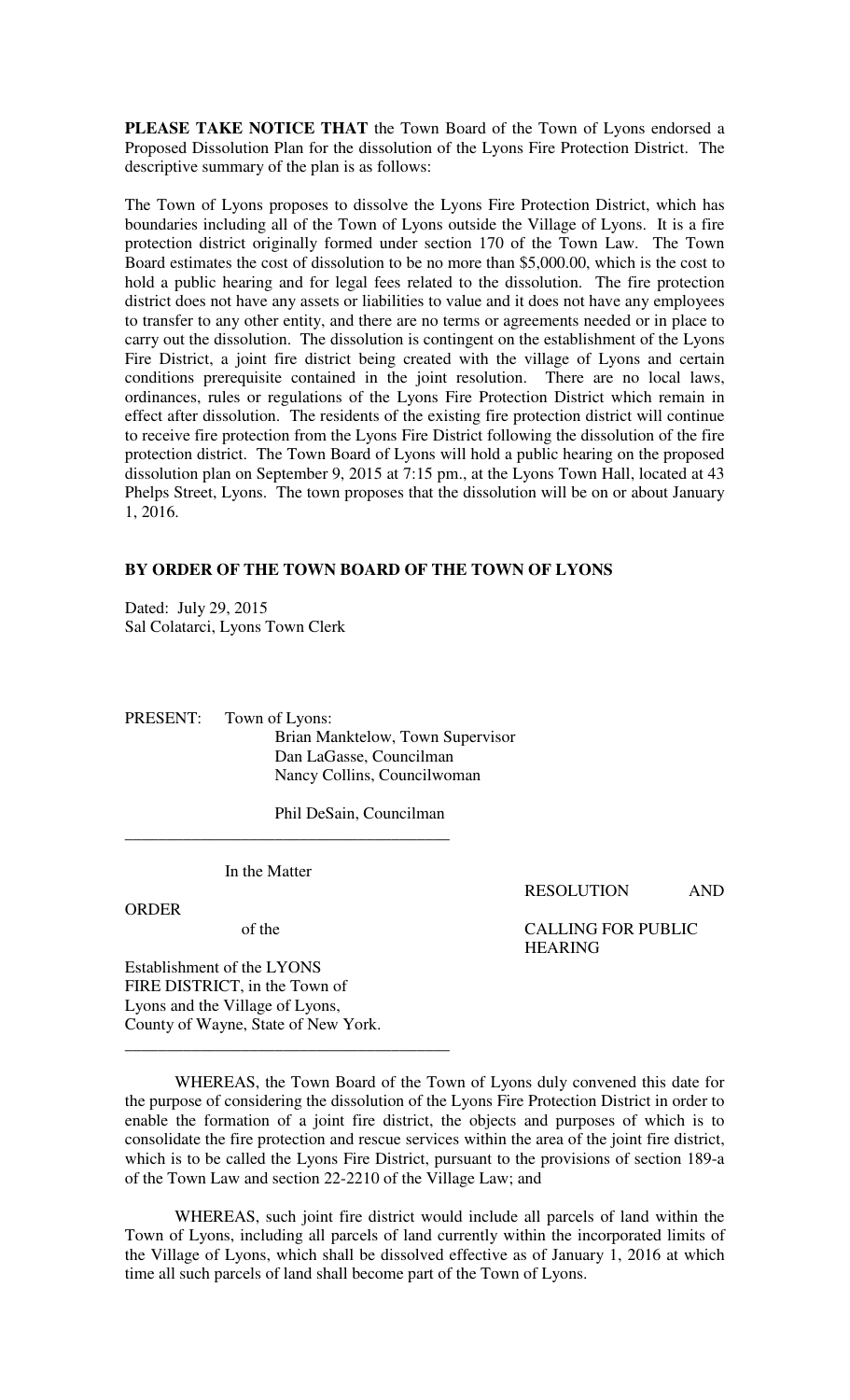NOW, THEREFORE, BE IT RESOLVED, that the Town Board of the Town of Lyons will hold a public hearing on September 9, 2015 at 7:15 p.m. at the Lyons Town Hall, located at 43 Phelps Street, Lyons, New York, to consider the dissolution of the Lyons Fire Protection District, and for such other and further action on the part of said Board with relation thereto as may be authorized and prescribed by law.

BE IT FURTHER RESOLVED, that the Town Board of the Town of Lyons shall direct its clerk to cause notice of such public hearing to be published in a newspaper having general circulation in the Lyons Fire Protection District, at least once a week for a period of four (4) consecutive weeks, and shall cause the Notice to be posted in public conspicuous places in the Town of Lyons Fire Protection District, not less than ten days before the date of the public hearing, and that one of the posting requirements for may be fulfilled by posting such information on the Town websites, and that one of the posting requirements may be fulfilled by posting on the Town sign boards; and

 BE IT FURTHER RESOLVED, that a public meeting of the Town Board of the Town of Lyons shall take place at the same location as the public hearing, and shall commence immediately after the conclusion of the public hearing, but no sooner than thirty (30) minutes after the scheduled commencement time of the public hearing, at which time the Board may Resolve to dissolve the fire protection district.

| Brian Manktelow, Town Supervisor                | voting aye    |
|-------------------------------------------------|---------------|
| Dan LaGasse, Councilman                         | voting aye    |
| Nancy Collins, Councilwoman                     | voting aye    |
| Ralph D'Amato, Councilman                       | <b>ABSENT</b> |
| Phil DeSain, Councilman                         | voting aye    |
| BY ORDER OF THE TOWN BOARD OF THE TOWN OF LYONS |               |

Dated: July 29, 2015

Sal Colatarci, Lyons Town Clerk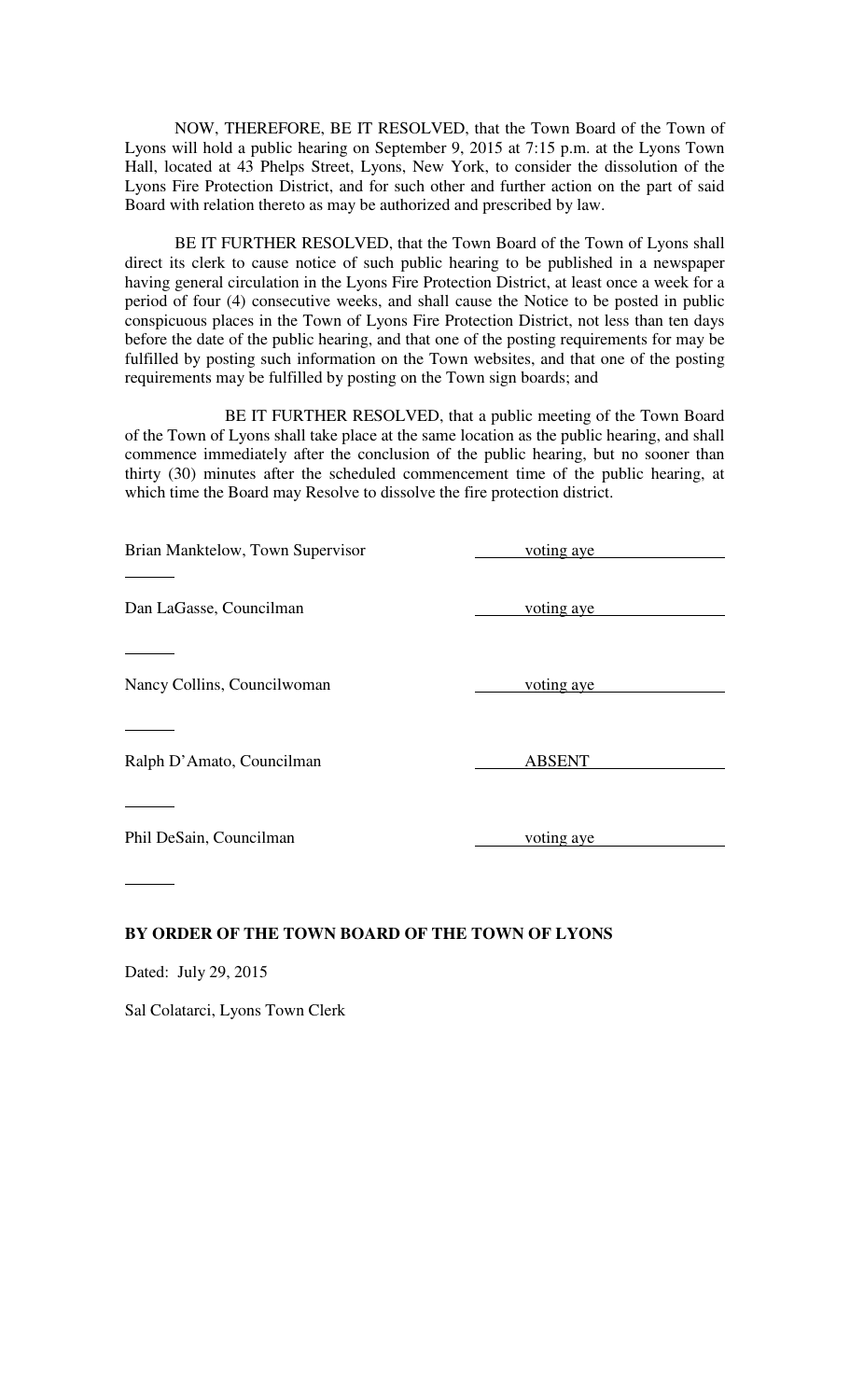At a special meeting of the Town Board of the Town of Lyons, in the County of Wayne, New York, held at Lyons, New York on July 29, 2015

PRESENT: Town of Lyons:

Brian Manktelow, Town Supervisor Dan LaGasse, Councilman Nancy Collins, Councilwoman

Phil DeSain, Councilman

In the Matter

\_\_\_\_\_\_\_\_\_\_\_\_\_\_\_\_\_\_\_\_\_\_\_\_\_\_\_\_\_\_\_\_\_\_\_\_\_\_\_

\_\_\_\_\_\_\_\_\_\_\_\_\_\_\_\_\_\_\_\_\_\_\_\_\_\_\_\_\_\_\_\_\_\_\_\_\_\_\_

of the NOTICE OF PUBLIC HEARING

Establishment of the LYONS FIRE DISTRICT, in the Town of Lyons and the Village of Lyons, County of Wayne, State of New York.

**PLEASE TAKE NOTICE THAT** there shall be a public hearing of the Town Board of the Town of Lyons, for the purpose of taking public comment on the proposed dissolution plan for the dissolution of the Lyons Fire Protection District, which is a prerequisite to the establishment and formation of the Lyons Fire District. Said plan may be examined at the office of the Town Clerk, 43 Phelps Street, Lyons, New York daily during the hours of 9am to 4pm. A descriptive summary of the plan is published herewith. The public hearing shall be held on the  $9<sup>th</sup>$  day of September, 2015, at the Lyons Town Hall, located at 43 Phelps Street, Lyons, New York, and shall be held at 7:15 p.m. All persons interested in the establishment of the district may be heard.

This resolution has been approved by at least a majority of the Town Board as indicated by their signatures on this document.

**PLEASE TAKE FURTHER NOTICE** that a public meeting of the Town Board of the town of Lyons shall take place at the same location as the public hearing, and shall commence immediately after the conclusion of the public hearing but no sooner than thirty minutes after the scheduled commencement time of the public hearing.

> s/ Brian Manktelon, Town Supervisor s/ Dan LaGasse, Councilman s/ Nancy Collins, Councilwoman

s/ Phil DeSain, Councilman

### **BY ORDER OF THE TOWN BOARD OF THE TOWN OF LYONS**

Dated: July 29, 2015

Sal Colatarci, Lyons Town Clerk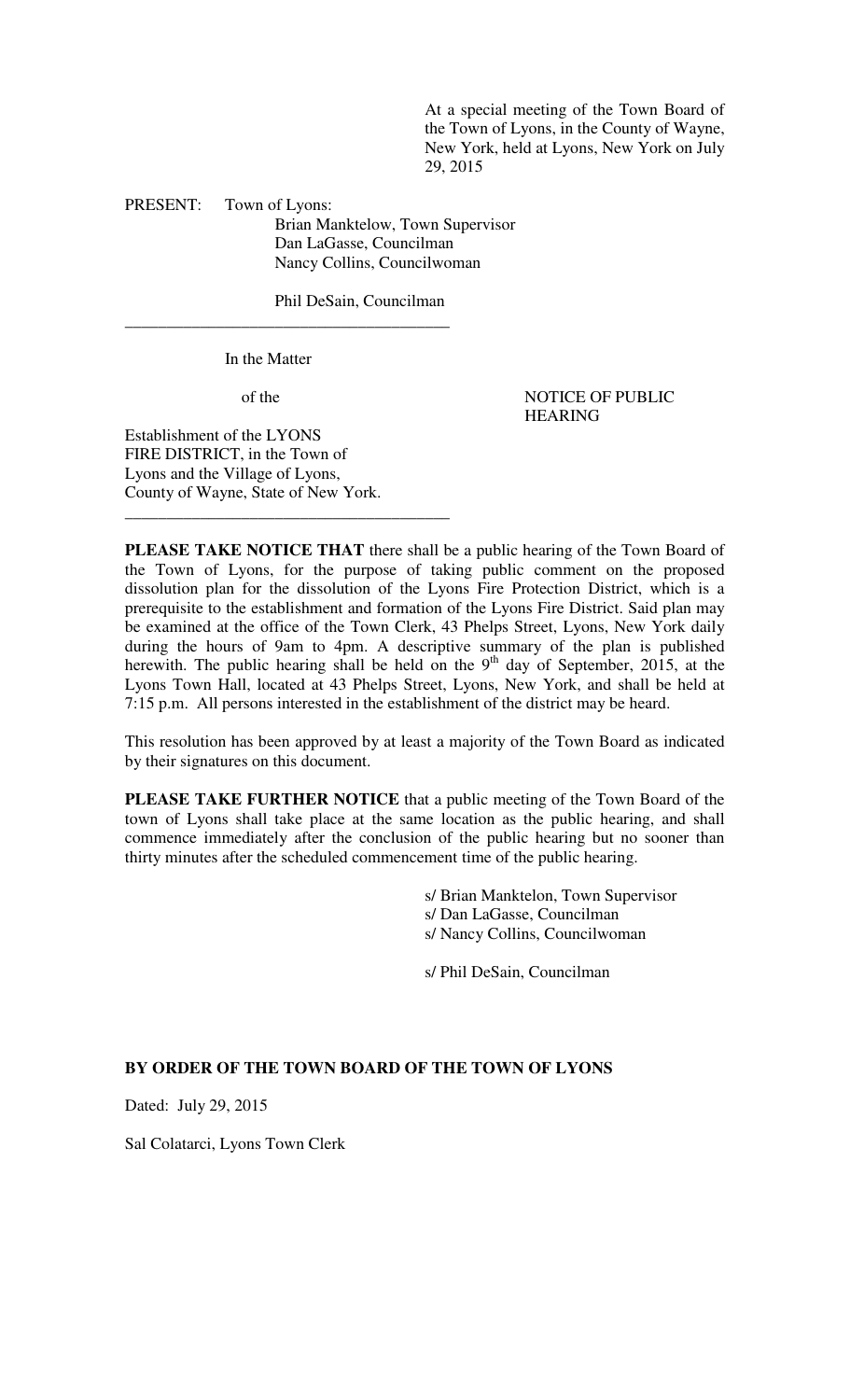In the Matter

**ENDORSING** 

**DISSOLUTION** 

#### **RESOLUTION**

#### of the **PROPOSED**

## **DISSOLUTION PLAN OF THE LYONS FIRE PROTECTION DISTRICT**

Establishment of the LYONS FIRE DISTRICT, in the Town of Lyons, the Village of Lyons, County of Wayne, State of New York.

\_\_\_\_\_\_\_\_\_\_\_\_\_\_\_\_\_\_\_\_\_\_\_\_\_\_\_\_\_\_\_\_\_\_\_\_\_\_\_

WHEREAS, the Town Board of the Town of Lyons and the Board of Trustees of the Village of Lyons having duly convened on May 27, 2015, in joint session for the purpose of jointly considering the formation of a joint fire district, to be called the Lyons Fire District, pursuant to the provisions of section 189-a of the Town Law and section 22- 2210 of the Village Law; and

WHEREAS, the Lyons Fire District will include all parcels of land within the Town of Lyons currently within the Lyons Fire Protection District, and will include all parcels of land within the incorporated limits of the Village of Lyons; and

WHEREAS, the resolution creating the Lyons Fire District is contingent upon the dissolution of the Lyons Fire Protection District; and

WHEREAS, the Town Board of the Town of Lyons proposed to dissolve the Lyons Fire Protection District and establish the Lyons Fire District which will provide fire protection and first response emergency rescue services to the Town of Lyons in the area currently encompassed in the Town of Lyons Fire Protection District and in the territory of the Village of Lyons; and

WHEREAS, General Municipal Law §773(2) provides that the Town Board for the Town of Lyons may commence a dissolution proceeding for the Lyons Fire Protection District, a local government entity, by endorsing a proposed dissolution plan.

NOW, THEREFORE, BE IT HEREBY RESOLVED AND ORDERED, pursuant to General Municipal Law §774, the Town Board of the Town of Lyons endorses the following Proposed Dissolution Plan:

(a) The name of the local government entity to be dissolved is the Lyons Fire Protection District;

(b) The territorial boundaries of the entity are the entire territory of the Town of Lyons outside the territorial limits of the Villages of Lyons;

(c) The type and/or class of the entity is a fire protection district formed pursuant to Town Law Law  $§170;$ 

(d) The Town Board estimates that the cost of dissolution of the Fire Protection District is no more than Five Thousand dollars (\$ 5000), which is the cost to provide a public hearing upon notice and the legal fees for dissolution;

(e) The Lyons Fire Protection District has no public employees and does not need to provide any plan for the transfer or elimination of public employees;

(f) The Lyons Fire Protection District does not have any assets, including but not limited to real and personal property, and thus the fair value thereof in current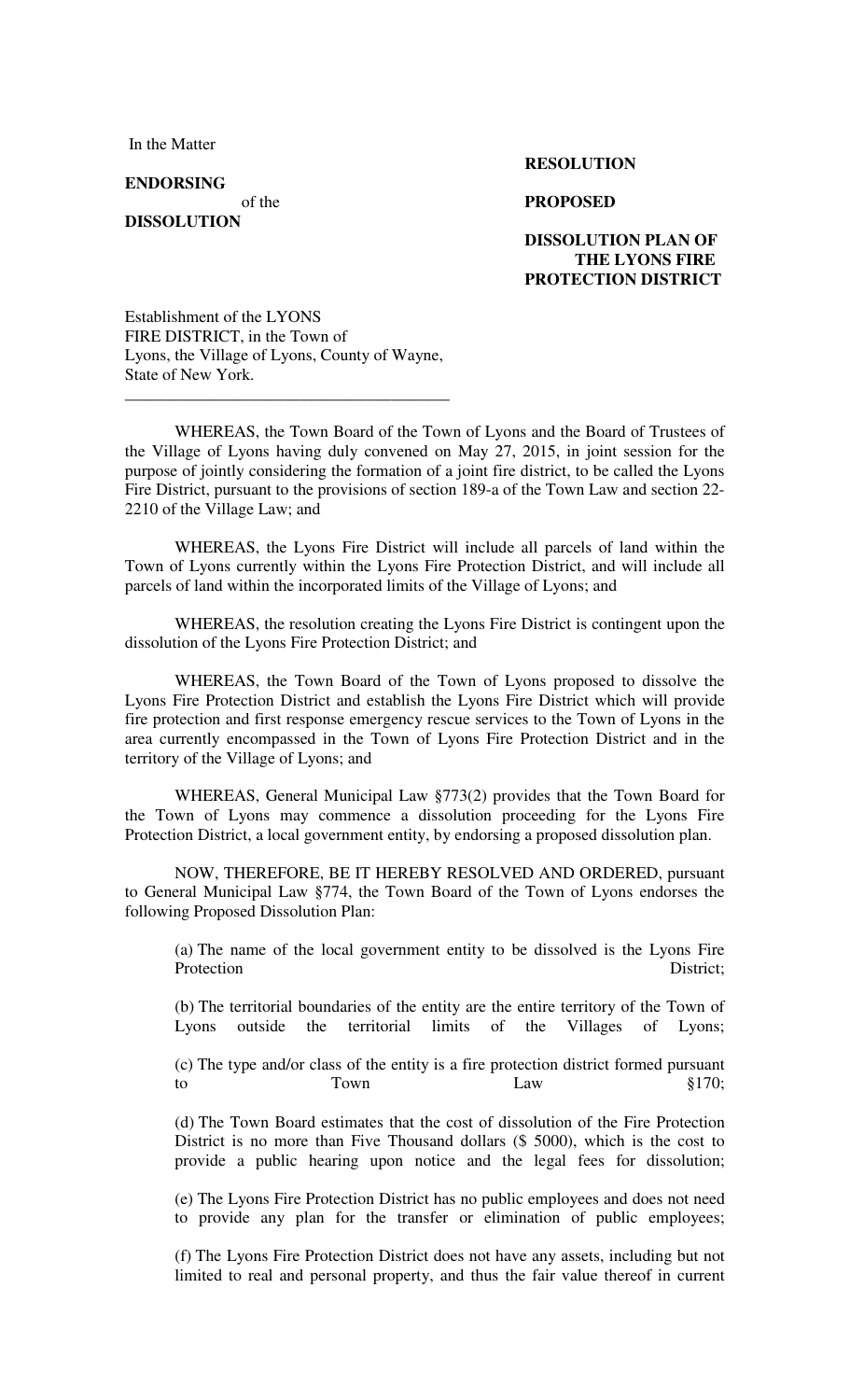money of the United States is zero dollars (\$0);

(g) The Fire Protection District does not have any liabilities and indebtedness, bonded or otherwise;

(h) There are no agreements entered into with the between the Lyons Fire Protection District and the Town of Lyons in order to carry out the dissolution;

(i) The Town of Lyons and the Village of Lyons have proposed and approved the establishment of the Lyons Fire District, through which all of the residents of the Town of Lyons Fire Protection District will continue to be furnished firefighting and first response emergency rescue services from the Lyons Fire Department, working as the fire department of the Lyons Fire District, following the dissolution of the Lyons Fire Protection District;

(j) As the Lyons Fire Protection District does not have assets, there are no terms for the disposition of the entity's assets and the disposition of its liabilities and indebtedness, including the levy and collection of the necessary taxes and assessments therefor; the contract of the contract of the contract of the contract of the contract of the contract of the contract of the contract of the contract of the contract of the contract of the contract of the cont

(k) There are no local laws, ordinances, rules or regulations of the Lyons Fire Protection District which shall remain in effect after the effective date of the dissolution or shall remain in effect for a period of time other than as provided by section seven hundred eighty-nine of this title;

(l) The effective date of the proposed dissolution will be September 9, 2015;

(m) The time and place or places for a public hearing or hearings on the proposed dissolution plan pursuant to General Municipal Law §776, will be September 9, 2015 at 7:15 pm, at the Lyons Town Hall, located at 43 Phelps Street, Lyons; and

(n) There are no other matters desirable or necessary to carry out the dissolution.

IT IS FURTHER RESOLVED, that the Town Clerk for the Town of Lyons shall post and publish the proposed dissolution plan within the fire protection district, and

IT IS FURTHER RESOLVED, that the Town Board for the Town of Lyons shall hold at least one public hearing on the dissolution, which shall be held on September 9, 2015 at 7:15 p.m. at the Lyons Town Hall, 43 Phelps Street, Lyons, New York, to consider the dissolution of the Lyons Fire Protection District, and

IT IS FURTHER RESOLVED, that following the conclusion of the public hearing the Town Board shall meet to take such other and further action on the part of said Board with relation thereto as may be authorized and prescribed by law.

Town of Lyons Voting aye

 $\overline{a}$ 

Brian Manktelow, Town Supervisor

Voting aye

 $\overline{a}$ 

 $\overline{a}$ 

 $\overline{a}$ 

Dan LaGasse, Councilman

Voting aye

Nancy Collins, Councilwoman

ABSENT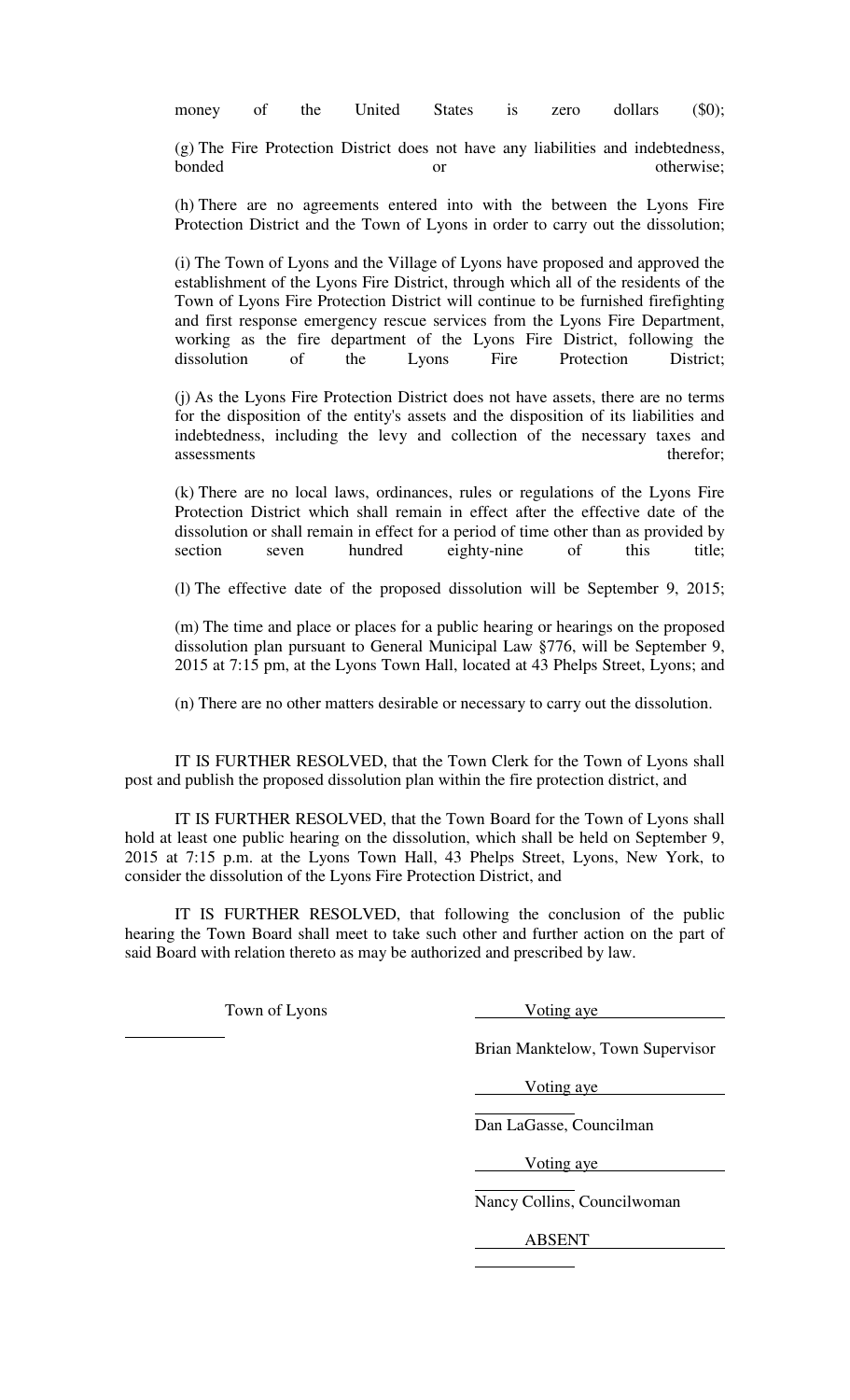Ralph D'Amato, Councilman

Voting aye

Phil DeSain, Councilman

# **Resolutions of Approval of Creation of Lyons Fire District**

 $\overline{a}$ 

Resolutions approving the creation and establishment of a joint fire district encompassing the whole of the Town of Lyons and the Village of Lyons.

WHEREAS, the Town Board of the Town of Lyons, following a joint public hearing with the Board of Trustees of the Village of Lyons on May 27, 2015 regarding the establishment of joint fire district encompassing the whole of the Town of Lyons and the Village of Lyons, hereby adopts the following resolutions:

RESOLVED, that the Town Board of the Town of Lyons (the "Town") determines that the notice of public hearing on the formation of proposed Lyons Fire District has been properly published, posted and served, and it is further

RESOLVED, that such public hearing was duly held, jointly with the Board of Trustees of the Village of Lyons, and it is further

RESOLVED, that the Town has complied with the provisions of the State Environmental Quality Review Act, and has duly issued its Negative Declaration, and it is further

RESOLVED, that all property and owners in the proposed district are benefited, and it is further

RESOLVED, that all benefited property and owners are located within the proposed district, and it is further

RESOLVED, that formation of proposed Lyons Fire District is in the public interest, and it is further

RESOLVED, that the creation of Lyons Fire District is approved, subject to permissive referendum as provided by law, and it is further

RESOLVED, that the creation of Lyons Fire District is approved, subject to the dissolution of the Lyons Fire Protection District as provided by law and the conditions precedent contained herein, and it is further

RESOLVED, that the boundaries of the said Lyons Fire District shall be as set forth in the attached Schedule A, and it is further

RESOLVED, that the said Lyons Fire District shall be governed by a Board of Fire Commissioners to be five (5) in number, and it is further

RESOLVED, that as a condition precedent to the Board of Trustees of the Village of Lyons consenting to the formation of the Fire District that the said commissioners shall be elected in the manner described in Town Law Article 11 and that the initial appointments of commissioners and the initial appointments provided for in Town Law 174 (1) shall be made by the Town Board with all terms ending from such initial appointment on December 31, 2016 and that the first elections to be held pursuant to Town Law 174 (1) shall be held on December 13, 2016, and it is further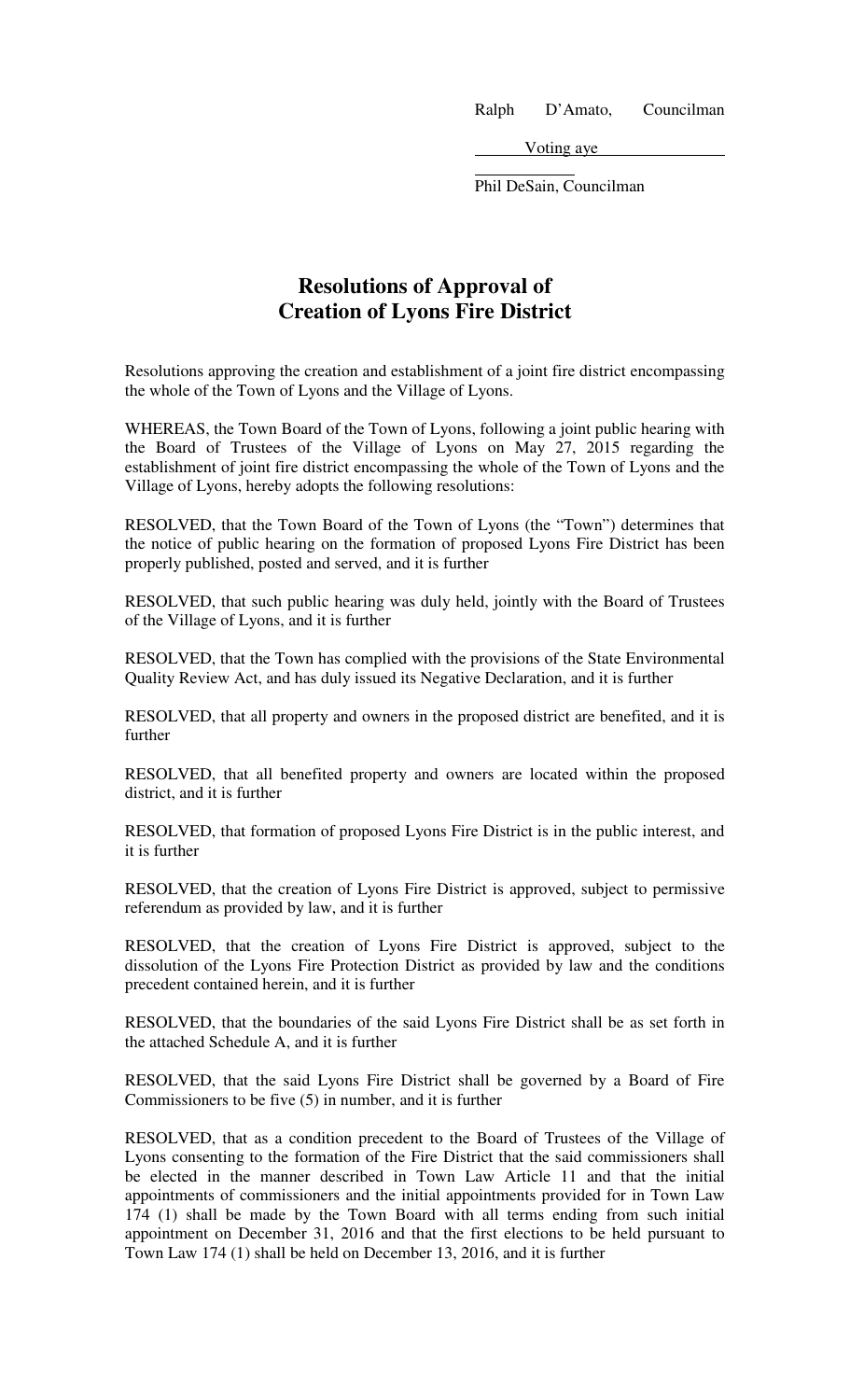RESOLVED, that as a further condition precedent to the Board of Trustees of the Village of Lyons consenting to the formation of the Fire District that the treasurer shall also be initially appointed by the Town Board as provided for herein, and then thereafter elected pursuant to Town Law Article 11, and it is further

RESOLVED, that the provisions of Town Law 189-f pertaining to the acquisition of real property or easement shall not apply, and it is further

RESOLVED, that the Clerk of this Municipality is authorized and directed to publish and post a notice of adoption of this resolution subject to permissive referendum, and it is further

RESOLVED, that as a further condition precedent to the Board of Trustees of the Village of Lyons consenting to the formation of the Fire District that the following residents of the Lyons Fire District shall be appointed by the Town Board of the Town of Lyons as the Board of Fire Commissioners of the Lyons Fire District, with such appointments effective immediately upon the dissolution of the Lyons Fire Protection District, for the term expiring on December 31, 2016:

> Frank Quinn Brian Engels Jim Brady Sergi Bartishevich Crystal Wadhams

and it is further

RESOLVED, that as a further condition precedent to the Village Board of Trustees of the Village of Lyons consenting to the formation of the Fire District that the following resident of the Lyons Fire District shall be appointed by the Town Board of the Town of Lyons as the Treasurer of the Lyons Fire District, with such appointment effective immediately upon the dissolution of the Lyons Fire Protection District, for the term expiring on December 31, 2016:

and it is further

Darlene Whitcomb

RESOLVED, that as a further condition precedent to the Village Board of Trustees of the Village of Lyons consenting to the formation of the Fire District that immediately upon the dissolution of the Lyons Fire Protection District the Town Clerk is directed to notify each of the appointees of their respective appointments to such Board of Fire Commissioners and as Treasurer, and that the Board of Fire Commissioners shall conduct its First Organizational Meeting within ten (10) days of such dissolution at the Lyons Fire Station, 23 Water St, Lyons, New York on such date and time as the Town Clerk shall so designate, and it is further

RESOLVED, that the Town Clerk is authorized and directed and shall cause to be recorded a certified copy of these resolutions establishing the Lyons Fire District with the Wayne County Clerk within ten (10) days hereof and that when so recorded it shall be presumptive evidence of the regularity and validity of the creation of the Lyons Fire District and of the acts of the Town Board related thereto, and the Town Clerk is further authorized and directed and shall cause to be filed a certified copy of these resolutions establishing the Lyons Fire District with the office of the State Comptroller department of audit and control in Albany, New York within ten (10) days of the dissolution of the Lyons Fire Protection District.

On the resolution:

1. \_\_\_\_voting aye\_ Brian Manktelow, Town Supervisor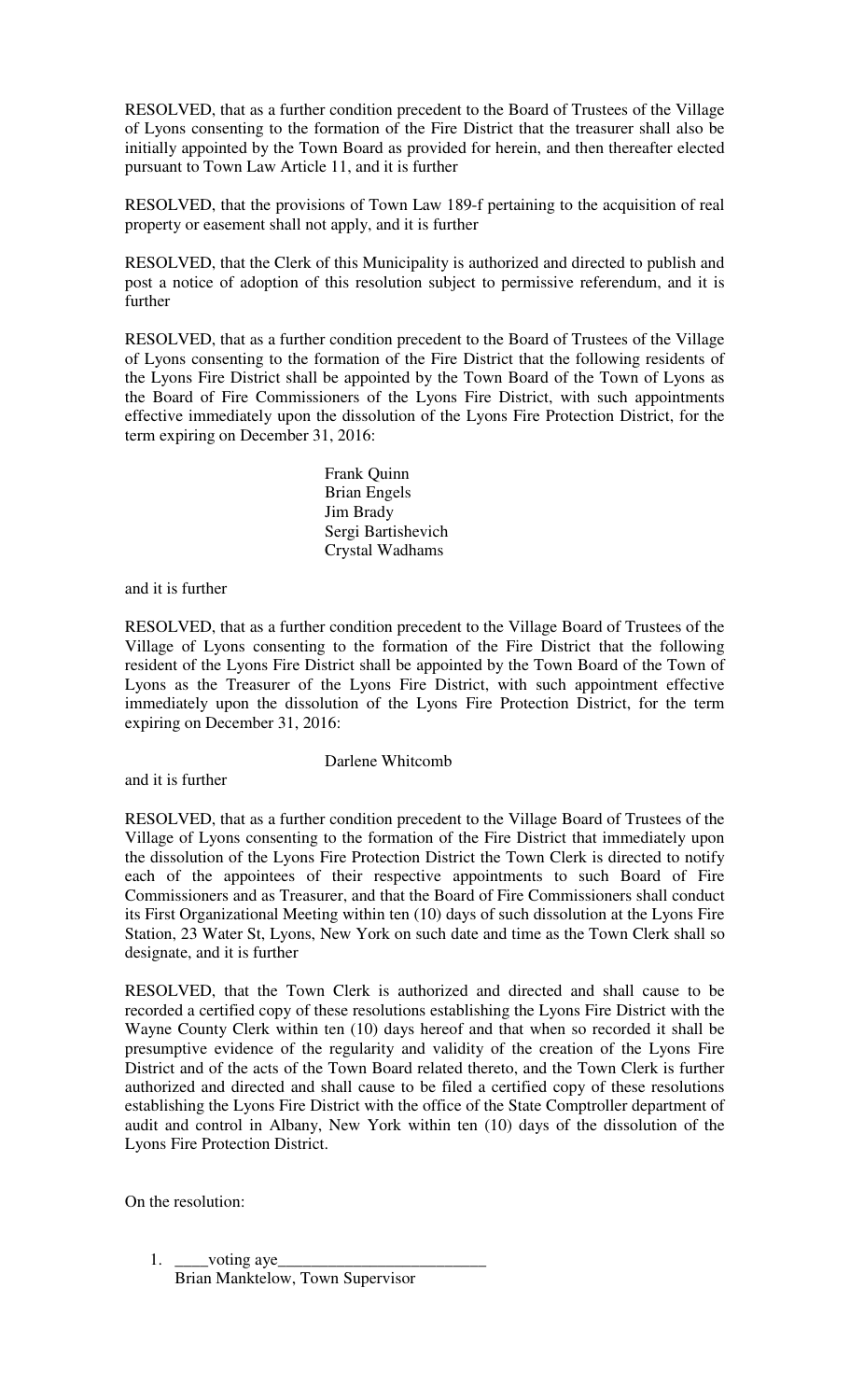- 2. \_\_\_\_voting aye\_\_\_\_\_\_\_\_\_\_\_\_\_\_\_\_\_\_\_\_\_\_\_\_\_ Dan LaGasse, Councilman
- 3. \_\_\_\_\_voting aye\_\_\_\_\_\_\_\_\_\_\_\_\_\_\_\_\_\_\_\_\_\_\_\_ Nancy Collins, Councilwoman
- 4. \_\_\_\_ABSENT\_\_\_\_\_\_\_\_\_\_\_\_\_\_\_\_\_\_\_\_\_\_\_\_\_ Ralph D'Amato, Councilman
- 5.  $\frac{\text{voting aye}}{\text{voting aye}}$ Phil DeSain, Councilman

Dated: July 29, 2015